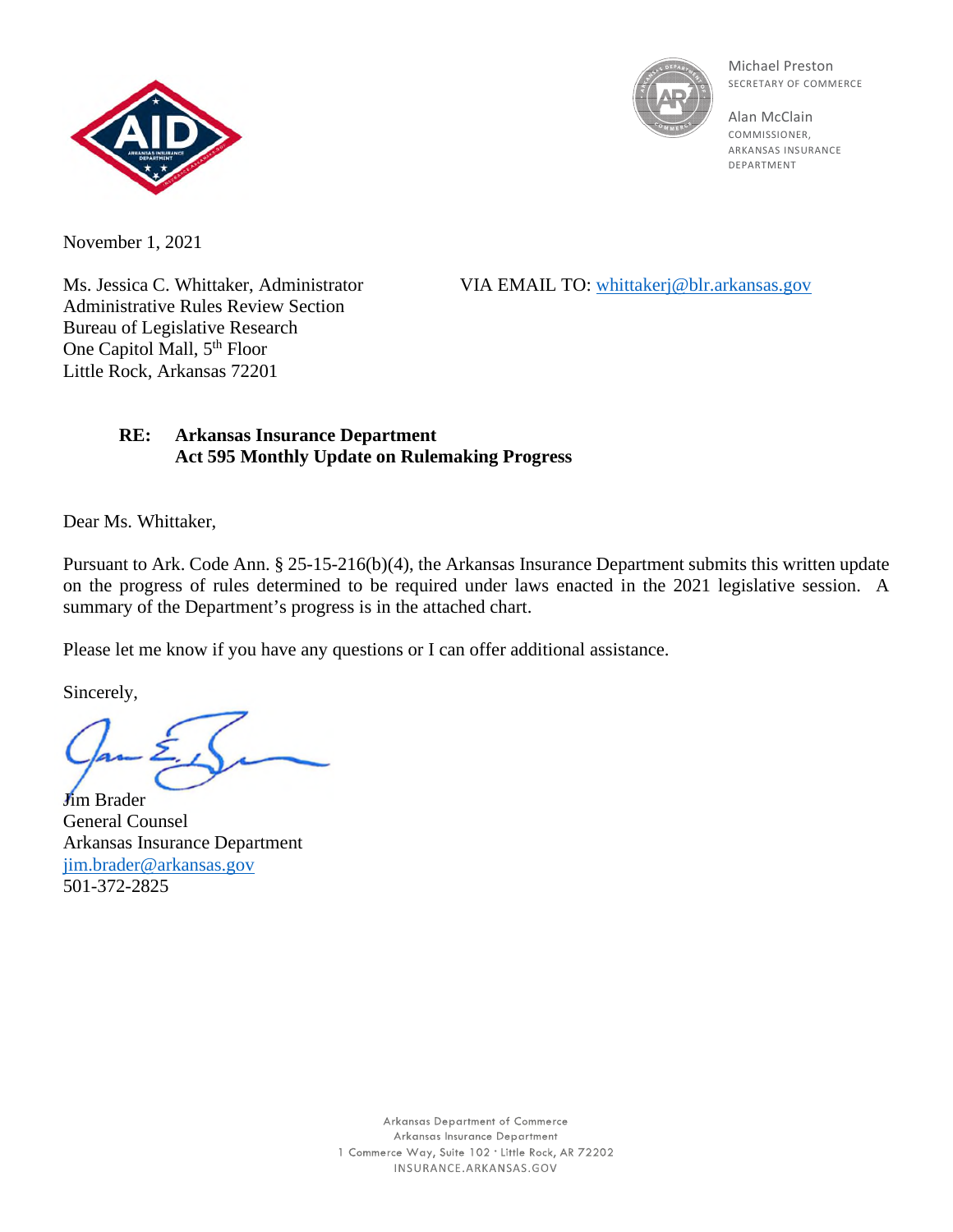## **ARKANSAS INSURANCE DEPARTMENT**

## **Act 595 Monthly Status Report**

**I.** The following Acts from the 2021 legislative session require rulemaking and were included in the *Report on the Acts of the 2021 Regular Session Requiring New Rulemaking.* The Arkansas Insurance Department ("AID") will be taking the following rulemaking actions for these Acts:

| Act         | <b>Rule Name</b>                               | <b>Rule</b>          | <b>Summary of Law &amp; Status</b>                                                                                                                                                                                                                                                                                                                                                                                                                                                                                         | <b>Action</b>         |
|-------------|------------------------------------------------|----------------------|----------------------------------------------------------------------------------------------------------------------------------------------------------------------------------------------------------------------------------------------------------------------------------------------------------------------------------------------------------------------------------------------------------------------------------------------------------------------------------------------------------------------------|-----------------------|
| Act<br>665  | Pharmacy<br>Audits                             | <b>Number</b><br>118 | The purpose of this Rule is to comply with Act 655 of<br>2021 to issue a required rule to enforce the pharmacy<br>bill of rights as well as to make required rule changes<br>consistent with changes to definitions made this session<br>in Act 655 of 2021, to apply our PBM rule to self-funded<br>plans and also to establish a network adequacy standard<br>consistent with federal law.<br>Status: Internal pre-promulgation approvals obtained;<br><b>Public comment period expected to begin within 30</b><br>days. | Amend Rule            |
| Act<br>1018 | Insurance<br><b>Business</b><br>Transfer (IBT) | 126                  | The Insurance Business Transfer rule ("IBT") satisfies<br>the rulemaking mandate and will govern the application<br>and approval process for one company ("transferring<br>insurer") to develop and implement a plan, subject to<br>approval by the Insurance Commissioner, to transfer<br>some or all of its rights, obligations, and risks on a<br>group of insurance policies, typically older "legacy"<br>policies, another company ("assuming insurer").<br><b>Status: On ALC Rules agenda in November of 2021.</b>   | <b>Adopt New Rule</b> |
| Act<br>1054 | PANS/PANDA                                     | 127                  | This rule implements Act 1054 and fulfills the Act's<br>rulemaking mandate to AID. Requires health plans to<br>provide coverage for off-label use of intravenous<br>immunoglobulin, also known as "IVIG", to treat<br>individuals diagnosed with pediatric acute-onset<br>neuropsychiatric syndrome and pediatric autoimmune<br>neuropsychiatric disorders associated with<br>streptococcal infection, or both, on or after January 1,<br>2022.<br>Status: On ALC Rules agenda in November of 2021.                        | <b>Adopt New Rule</b> |
| Act<br>357  | Prescription<br>Eye Drops                      | 120                  | Patients suffering from glaucoma and other<br>degenerative eye diseases use daily prescription eye<br>drops to prevent further harm. Many patients,                                                                                                                                                                                                                                                                                                                                                                        | <b>Adopt New Rule</b> |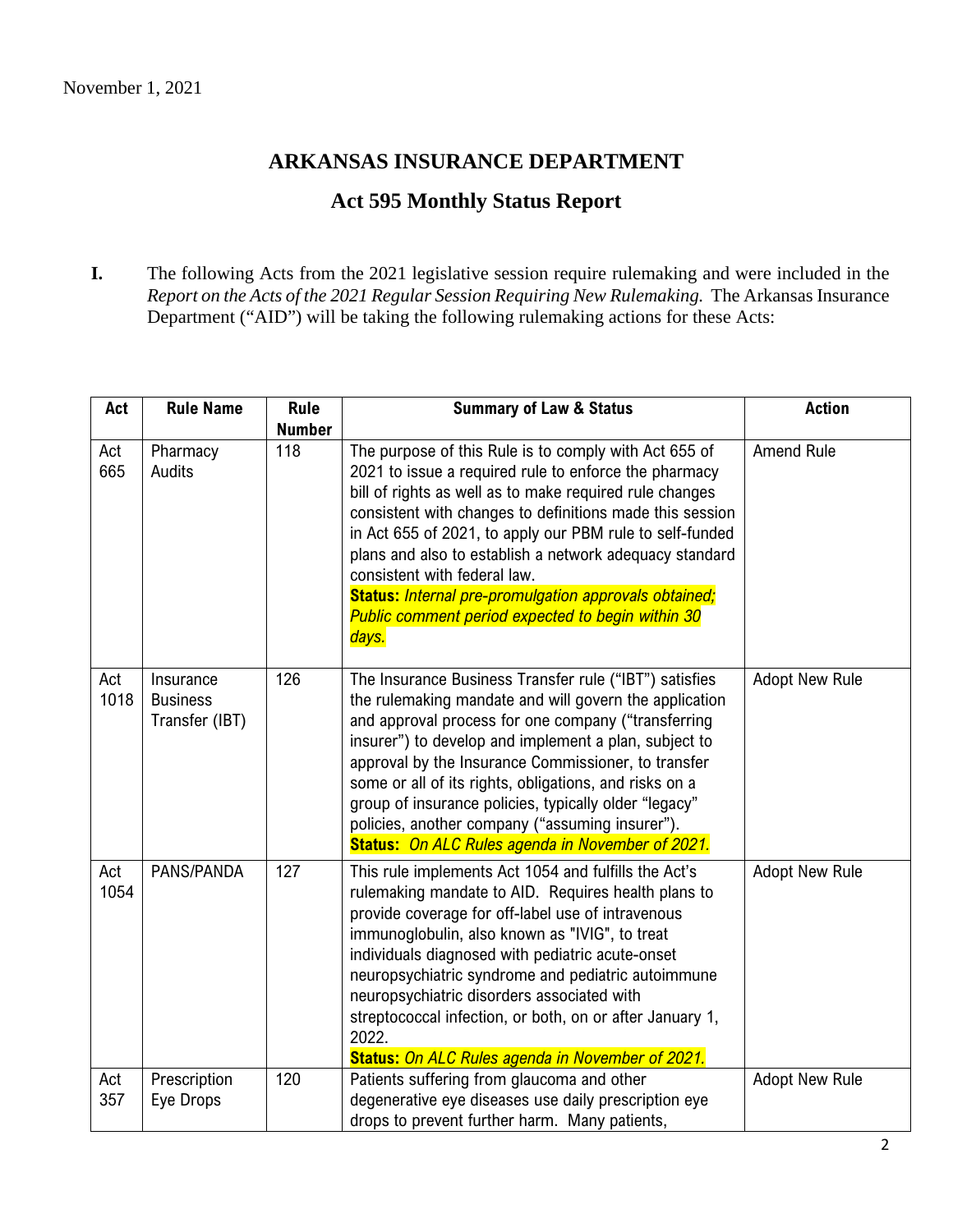|      |                     |        | particularly older patients, either spill some portion of  |                       |
|------|---------------------|--------|------------------------------------------------------------|-----------------------|
|      |                     |        | the prescription eye drops or waste some portion of the    |                       |
|      |                     |        | drops due to failure to properly aim the drop into the     |                       |
|      |                     |        | eye. Such patients are then at risk of running out of      |                       |
|      |                     |        | their drops before a health benefit plan will provide      |                       |
|      |                     |        | coverage for a refill. Without the availability of early   |                       |
|      |                     |        | coverage, patients would either have to pay full price for |                       |
|      |                     |        | an early refill or go without the drops and risk further   |                       |
|      |                     |        | endangering their vision. This rule explains when early    |                       |
|      |                     |        | refills should be allowed.                                 |                       |
|      |                     |        | <b>Status: On ALC Rules agenda in November of 2021.</b>    |                       |
| Act  | <b>Step Therapy</b> | 107    | Act 97 requires healthcare insurers to base step           | <b>Adopt New Rule</b> |
| 97   |                     |        | therapy protocols on appropriate clinical practice         |                       |
|      |                     |        | guidelines or published peer-reviewed data developed       |                       |
|      |                     |        | by independent experts with knowledge of the condition     |                       |
|      |                     |        | or conditions under consideration. Acts 97 also ensures    |                       |
|      |                     |        | that patients have access to a fair, transparent, and      |                       |
|      |                     |        | independent process for requesting a step therapy          |                       |
|      |                     |        | protocol exception when the patient's physician deems      |                       |
|      |                     |        | it appropriate.                                            |                       |
|      |                     |        | Status: On ALC Rules agenda in November of 2021.           |                       |
| Act  | Credit for          | 65     | Rule 65 also needs to be amended to properly align         | <b>Amend Rule</b>     |
| 672  | Reinsurance         |        | itself with and support the revised statutory              |                       |
|      |                     |        | requirements. The proposed amendments to Rule 65           |                       |
|      |                     |        | provide guidelines and reporting forms for the new         |                       |
|      |                     |        | process by which unauthorized reinsurers may qualify       |                       |
|      |                     |        | to post reduced collateral to satisfy state credit for     |                       |
|      |                     |        | reinsurance standards. Adoption of the revised rule is     |                       |
|      |                     |        | necessary for the Arkansas Insurance Department to         |                       |
|      |                     |        | meet national accreditation standards.                     |                       |
|      |                     |        | <b>Status: Waiting on Governor's Office approval.</b>      |                       |
| Act  | Perpetual           | Rule 2 | Allows perpetual care cemeteries to make a withdrawal      | <b>Adopt New Rule</b> |
| 343  | <b>Cemeteries</b>   |        | from the principal of the permanent maintenance fund       |                       |
|      |                     |        | once every ten years in order to make capital              |                       |
|      |                     |        | improvements and infrastructure repairs.                   |                       |
|      |                     |        | Status: On ALC Rules agenda in November of 2021.           |                       |
| Act  | 340B Drug           | 123    | The purpose of this Rule is to simply to comply with Act   | <b>Adopt New Rule</b> |
| 1103 | Pricing             |        | 1103 of 2021 by issuing a mandated rule to implement       |                       |
|      |                     |        | Act 1103. The proposed rule simply copies and pastes       |                       |
|      |                     |        | the statutory code enacted in Act 1103 of 2021. AID is     |                       |
|      |                     |        | aware of no interpretation of issues or ambiguities at     |                       |
|      |                     |        | this time needing clarification in a rule. This may        |                       |
|      |                     |        | change during rulemaking.                                  |                       |
|      |                     |        | <b>Status: In Litigation, Drafting Rule</b>                |                       |

**II.** The following Acts from the 2021 legislative session require rulemaking and were **not** included in the *Report on the Acts of the 2021 Regular Session Requiring New Rulemaking. However,* AID believes rulemaking in needed for the operation of the laws and will be taking the following rulemaking actions for these Acts: